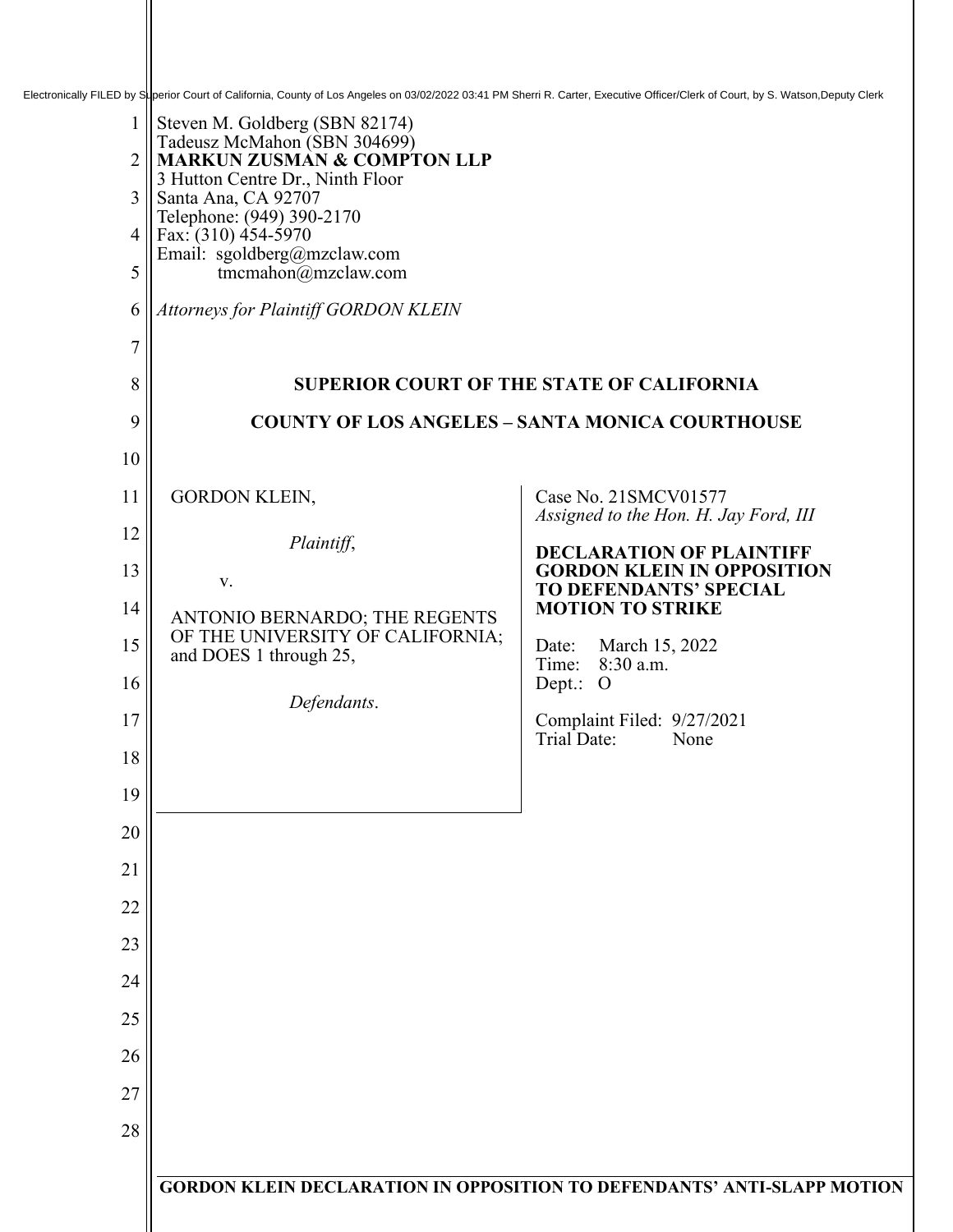1

2

## **DECLARATION OF GORDON KLEIN**

I, GORDON KLEIN, declare:

3 4 5 6 7 1. I am the plaintiff in this action. I respectfully submit this declaration in opposition to the special motion to strike my First Amended Complaint filed by defendants Antonio Bernardo ("Bernardo") and the Regents of the University of California (collectively, "Defendants"). I have personal knowledge of the facts set forth herein and, if called to testify, I could and would competently testify to them.

8 9 10 2. I am a Continuing Lecturer at the UCLA Anderson School of Management. I have held a full-time appointment to teach business law, tax law, and financial analysis at the Anderson School for about 40 years.

11 12 13 14 3. Prior to Bernardo placing me on leave and reassigning my classes in the midst of the Spring 2020 academic quarter as discussed below ("Confidential Personnel Action"), I had no record of discipline during my four decades of employment by UCLA and never had been accused of any form of discrimination or harassment.

15 16 17 4. In or about 1988, UCLA granted me enhanced security of employment as a Continuing Lecturer following an Excellence Review that concluded I "demonstrated excellence in the field and in teaching, academic responsibility, and other assigned duties."

18 19 20 21 22 23 5. I have regularly received merit-based pay raises throughout my years of employment by UCLA. For example, in the most recent merit review conducted by UCLA prior to the employment matter at issue here, the Anderson School approved a merit pay raise for me, noting that my student evaluations were "effusive" in their praise and "well above the school average." A true copy of the memorandum dated May 28, 2018, memorializing that merit pay raise, is attached hereto as **[Exhibit 1](#page--1-0)**.

24

25

6. In response to the COVID-19 pandemic, UCLA implemented an online-only structure for all lectures and exams during the Spring 2020 academic quarter.

26 27 28 7. On or about March 16, 2020, the UCLA Academic Senate issued a "Message to Faculty" emphasizing that, despite the pandemic, faculty must continue to adhere to longstanding UCLA grading policies. A true copy of the UCLA Academic Senate's "Message to Faculty" dated

## 1 **GORDON KLEIN DECLARATION IN OPPOSITION TO DEFENDANTS' ANTI-SLAPP MOTION**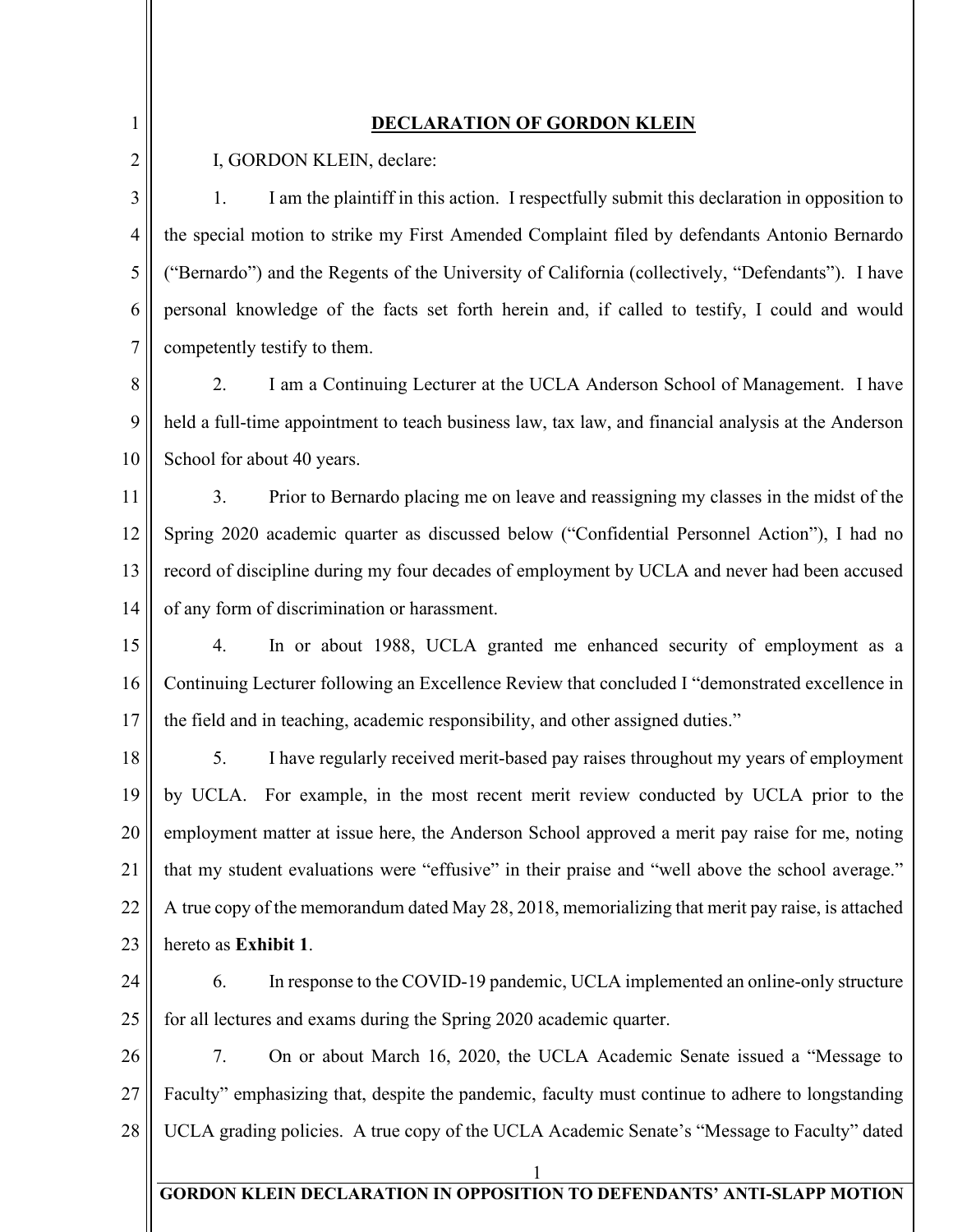1 March 16, 2020, is attached hereto as **[Exhibit 2](#page--1-0)**.

2 3 4 5 8. The Faculty Code of Conduct, referenced by the March 16, 2020, "Message to Faculty," requires instructors to apply course standards equally and evaluate students solely based on merit. A true copy of UCLA's Faculty Code of Conduct is attached hereto as **[Exhibit 3](#page--1-0)**, with the relevant portion highlighted at Part II, Subdivision A.

6 7 8 9 10 11 12 13 9. I am a member of a union bargaining unit. According to the Memorandum of Understanding between the university and my bargaining unit ("MOU"), I am required to "carefully insure equal application of class standards and requirements" and "advise students on academic matters." A true copy of Article 3 of the MOU that was in effect as of June 2020 is attached hereto as **[Exhibit 4](#page--1-0)**. Furthermore, according to UCLA's "Confronting Bias" policy, faculty are encouraged to vigilantly confront "everyday bigotry," including by "framing confrontation in the form of a question." (*See* [https://equity.ucla.edu/know/confronting-bias/#:~:text=Despite%20increased%20](https://equity.ucla.edu/know/confronting%1ebias/#:%7E:text=Despite%20increased%20diversity%20efforts%2C%20stigmatized,thereby%20promoting%20an%20inclusive%20climate) [diversity%20efforts%2C%20stigmatized,thereby%20promoting%20an%20inclusive%20climate.](https://equity.ucla.edu/know/confronting%1ebias/#:%7E:text=Despite%20increased%20diversity%20efforts%2C%20stigmatized,thereby%20promoting%20an%20inclusive%20climate))

14 15 16 10. Following the murder of George Floyd at the hands of Minneapolis police officers on May 25, 2020, activists launched an email campaign demanding that UCLA instructors grant racebased preferences in examination and grading.

17 18 19 20 21 11. On or about June 1, 2020, in apparent response to this coordinated campaign, my immediate supervisor at the Anderson School, Professor Judson Caskey ("Caskey"), circulated guidance "strongly encouraging" instructors "to follow the normal procedures" if "students ask for accommodations such as assignment delays or exam cancellations." A true copy of Caskey's guidance dated June 1, 2020, is attached hereto as **[Exhibit 5](#page--1-0)**.

22 23 24 25 26 27 28 12. On June 2, 2020, I received an email from one of my students ("Student") requesting that I implement a "no-harm" grading structure for my final exam as a display of "compassion and leniency with Black students." The Student had taken a course of mine in the previous academic quarter during which we developed a cordial relationship that included lively and robust in-person discussions after class. I understood the Student's email to have been a request for unlawful racial preferences, and I responded with rhetorical questions aimed at educating the Student as to the impropriety of racial preferences. A true copy of my email exchange with the

2

## **GORDON KLEIN DECLARATION IN OPPOSITION TO DEFENDANTS' ANTI-SLAPP MOTION**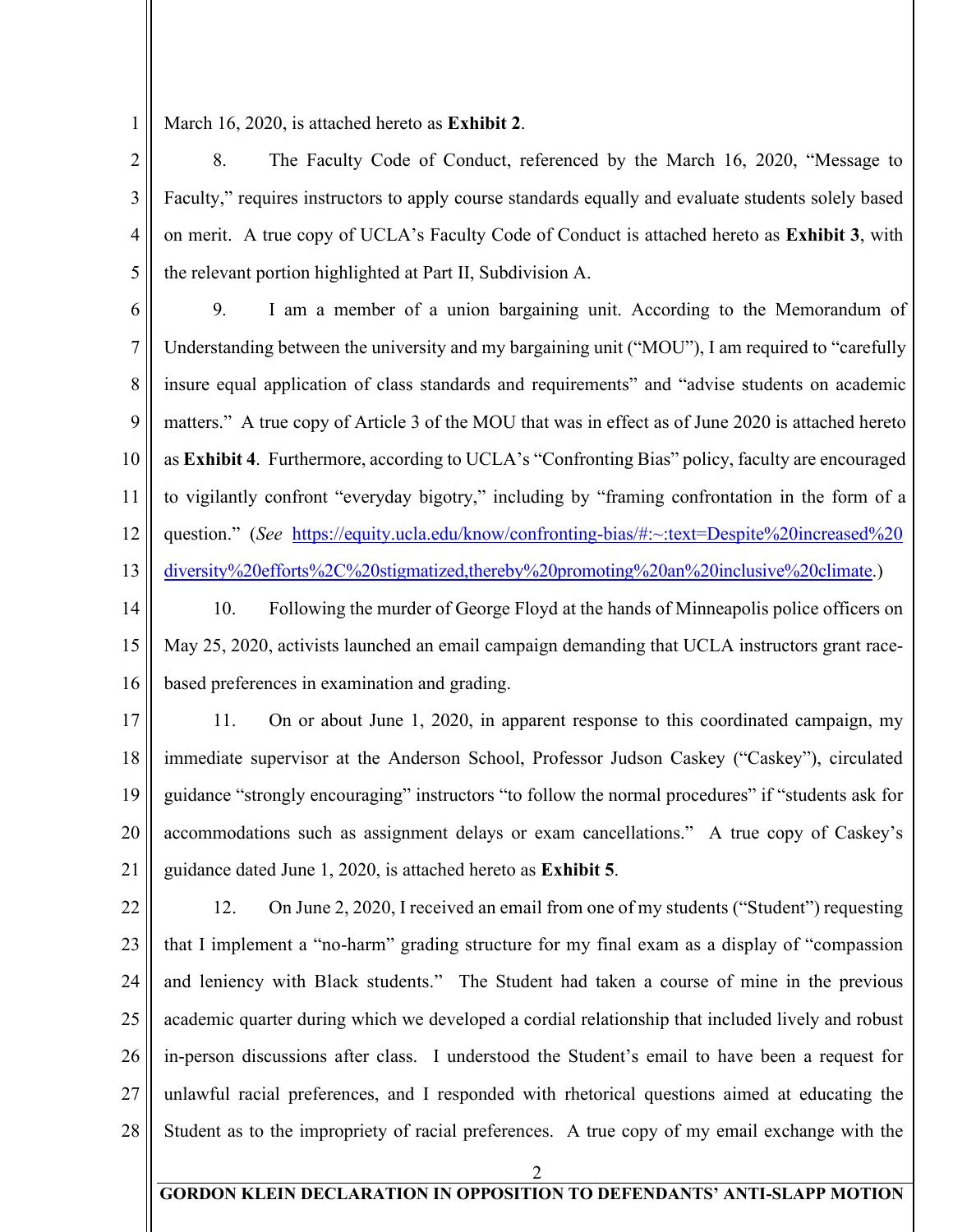1 Student ("Email Exchange") is attached hereto as **[Exhibit 6](#page--1-0)**.

13. My private response to the Student – but not the entire Email Exchange – was uploaded to social media and went "viral," triggering the events at issue in this case. Although much was made of my response by activists and others, after earning a grade of "A" in the Spring 2020 class at issue, the Student enrolled in yet a third class of mine a few months later.

5 6

7

8

9

10

11

12

13

2

3

4

14. After the uproar over my response to the Student made its way to Bernardo and other Anderson School administrators, Bernardo and other representatives of Defendants issued public statements asserting that my didactic message of equal treatment for all to the Student was "outrageous," "inexcusable," "hurtful," "disturbing," and "offensive." True copies of Bernardo's responses (on which I was copied) to several emails dated June 3, 2020, containing what appears to be a copy-and-paste form complaint regarding the Email Exchange, are attached hereto collectively as **[Exhibit 7](#page--1-0)**. The attached exhibit includes only some examples of statements issued by Defendants in response to the Email Exchange and is not exhaustive.

14 15 16 17 18 19 20 21 22 23 24 15. On June 3, 2020, the day after the Email Exchange, an Anderson School representative informed UCLA's central Academic Personnel Office that the Anderson School wished to impose disciplinary measures on me, including actions that would "impact [my] reappointment following this current academic year." UCLA's Academic Personnel Office promptly responded: "The School cannot take any action against [my] appointment, including any discipline or non-appointment at this time. Further inquiry is warranted before action can be taken**.**" A true copy of the email exchange between Susan Murray, UCLA Anderson School's Interim Director of Academic Affairs, and the central UCLA Academic Personnel Department's Labor Relations Specialist dated June 3, 2020, is attached hereto as **[Exhibit 8](#page--1-0)**. I obtained this email exchange on August 2, 2021 in response to a request I submitted to UCLA for my personnel file.

25 26 27 28 16. Despite receiving this instruction from UCLA's Academic Personnel Office, the Anderson School proceeded that same day to suspend me from teaching my ongoing Spring 2020 classes, banned me from entering the Anderson School, appointed a UCLA administrator to monitor and censor my outbound emails, and terminated me from teaching upcoming Summer Session

3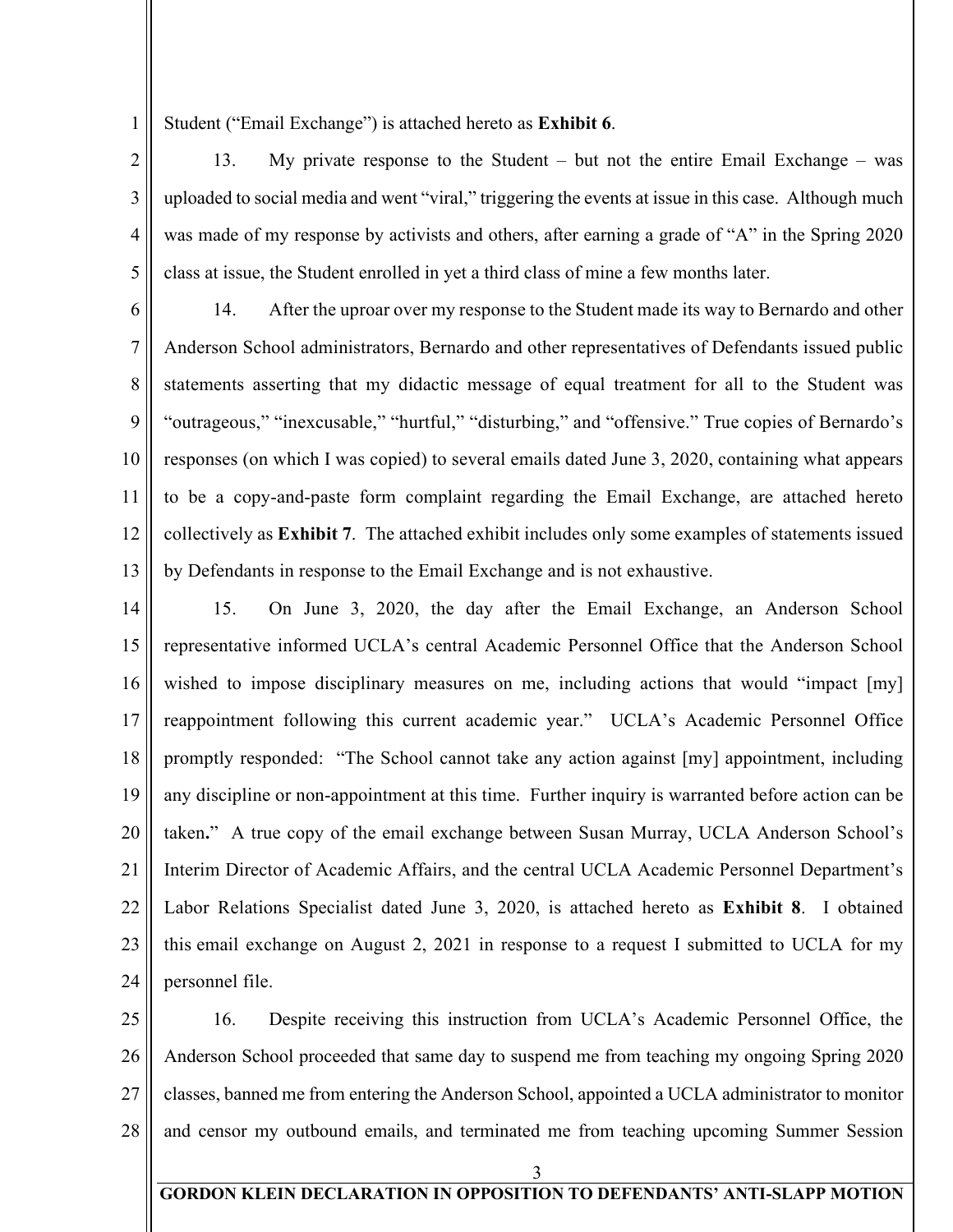1 2 3 4 5 6 7 8 classes for which I previously had accepted and signed an appointment contract. The latter act of employment termination was communicated to me by the Anderson School canceling my access to the online class websites and replacing my name as the instructor of record with the names of other instructors. One of those replacement instructors, Julie Ann Gardner Treloar, also confirmed to me at that time that she had been hired to replace me. A true copy of the "Notice of Administrative Leave" that I received by email from Bernardo on June 3, 2020, is attached hereto as **[Exhibit 9](#page--1-0)**. A true copy of the written appointment agreement for my 2020 Summer Session classes is attached hereto as **[Exhibit 10](#page--1-0)**.

9 10 11 17. On June 21, 2020 (Father's Day) – without any advance notice – Bernardo suddenly ordered me to resume teaching classes the following day. A true copy of the correspondence I received from Bernardo on June 21, 2020, is attached hereto as **[Exhibit 11](#page--1-0)**.

12 13 14 15 16 18. Despite informing me on June 21, 2020 that I was unconditionally reinstated, that same day Bernardo published an email to the Anderson Community stating (in pertinent part) that, although "certain measures can only be implemented on a short term basis," the "administrative process continues" concerning me. A true copy of Bernardo's June 21, 2020 email to the Anderson Community is attached hereto as **[Exhibit 12](#page--1-0)**.

17 18 19 20 21 22 19. Having been fully reinstated about one hour before Bernardo issued that email to the Anderson Community, and having subsequently reviewed various administrator communications in my personnel file provided by UCLA, I am unaware of any evidence that supports Bernardo's published statement to the Anderson Community on June 21, 2020 that the "administrative process continue[d]" against me. Accordingly, to my knowledge, Bernardo's suggestion that the "administrative process continues" in his June 21 email was false.

23 24 25 26 27 28 20. Bernardo's June 21, 2020 email subsequently was criticized both by the UCLA Academic Senate Committee on Academic Freedom and the UCLA Academic Senate Committee on Privilege and Tenure. A true copy of the UCLA Academic Senate Committee on Academic Freedom's statement dated June 30, 2020, is attached hereto as **[Exhibit 13](#page--1-0)**, and a true copy of the UCLA Academic Senate Committee on Privilege and Tenure's statement dated March 8, 2021, is attached hereto as **[Exhibit 14](#page--1-0)**.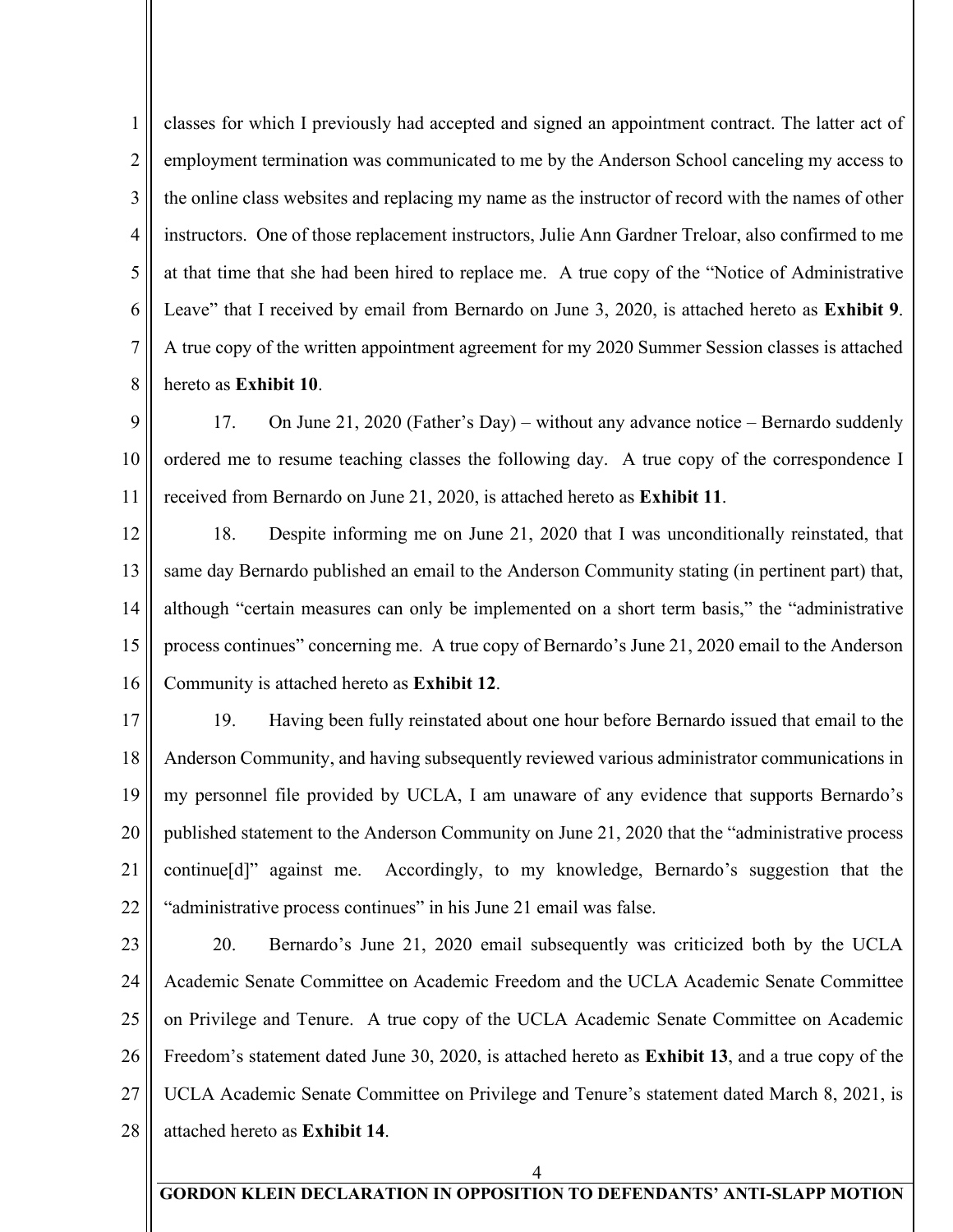2 3 4 21. The UCLA Discrimination Prevention Office ("DPO") confirmed that it would "not pursue a formal investigation" of me and "close[d] this matter." True copies of the correspondence I received from DPO dated July 22, 2020, and DPO's Investigation Report dated September 14, 2021, are attached hereto as **[Exhibit 15](#page--1-0)**.

1

5 6 7 8 9 10 11 22. Since approximately 2008, I have maintained a profitable expert witness consulting practice ("Expert Witness Practice"), of which Defendants were aware prior to these events. This business endeavor is reflected in my online UCLA Anderson School faculty biography, available at [https://www.anderson.ucla.edu/faculty-and-research/accounting/faculty/klein.](https://www.anderson.ucla.edu/faculty-and-research/accounting/faculty/klein) A true copy of my Anderson School online biography is attached hereto as **[Exhibit 16](#page--1-0)**. It also is reflected in my curriculum vitae, which I periodically submit to Defendants and is contained in the personnel file provided to me by UCLA.

12 13 14 15 16 17 18 23. The Expert Witness Practice has served as my principal source of income and is independent of my teaching duties. Immediately after Bernardo's public announcement of the Confidential Personnel Action, I was dropped from pending matters by significant clients. The Expert Witness Practice has largely dried up and may never recover. Defendants' wrongful conduct also has caused me to suffer severe emotional distress, trauma, and physical ailments for which have been treated by my primary care physician, a gastrointestinal physician, and a psychiatrist.

19 20 21 22 23 24 25 24. I was eligible for a regular merit pay increase for the current Academic Year ending June 2022. I consistently have been granted merit pay increases over my four decades at UCLA. Despite Defendants' admission in my most recent merit pay review that "the majority of comments" received in connection with their contemporaneous evaluation of my performance were "strongly positive," Defendants denied my current pay increase. A true copy of the memorandum dated June 25, 2021, memorializing the Anderson School's decision to deny my merit pay raise, is attached hereto as **[Exhibit 17](#page--1-0)**.

26 27 28 25. I have never been investigated by UCLA's Title IX Office or DPO, nor have I received notice of any discrimination or harassment investigation, which I understand would be required under UCLA's Title IX and DPO procedures. I have never engaged in any discriminatory

5

## **GORDON KLEIN DECLARATION IN OPPOSITION TO DEFENDANTS' ANTI-SLAPP MOTION**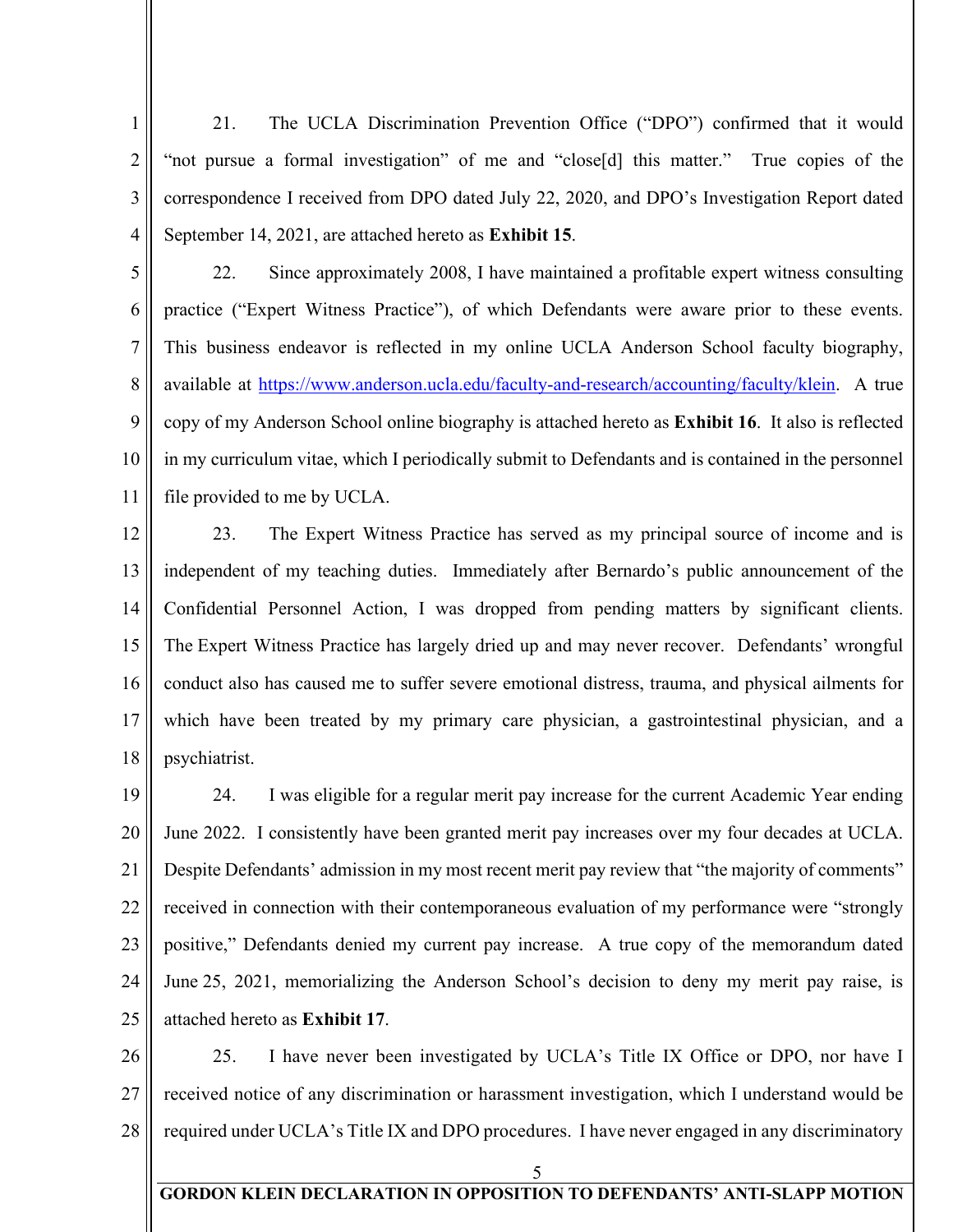1 2 conduct, sexual harassment, or other inappropriate behavior throughout my 40-year career at UCLA.

3 4 5 6 7 8 9 10 26. The MOU provides that personnel matters must be kept confidential. Specifically, Article 10 of the MOU states: "Members of the public and non-governmental entities shall not have access to confidential personnel files except as required by law," and that "[a]ccess by University representatives and employees to confidential and non-confidential material in personnel files and personnel review records . . . shall be strictly limited to those representatives and employees who need access to information in the personnel filed [*sic*] in the performance of their officially assigned duties." A true copy of Article 10 of the MOU that was in effect as of June 2020 is attached hereto as **[Exhibit 18](#page--1-0)**.

11 12 13 14 15 16 17 18 19 20 27. Prior to filing this action, I filed a grievance concerning the events at issue herein pursuant to the MOU. I subsequently requested to proceed to Step 3 of the MOU's grievance process A true copy of my correspondence dated December 16, 2020, to the Executive Director of UC Labor Relations, requesting to proceed to Step 3 of the MOU grievance process, is attached hereto as **[Exhibit 19](#page--1-0)**. UCLA did not respond to my appeal to proceed to Step 3 despite it being obligated to do so. A true copy of Article 32 of the MOU that was in effect as of June 2020 is attached hereto as **[Exhibit](#page--1-0) 20**, which states: "The Labor Relations office in the Office of the President shall issue the University's written decision to a Step 3 appeal within thirty (30) calendar days of the receipt of the appeal." Defendants also failed ever to communicate to me any specific reason for the Confidential Personnel Action as was required by the MOU.

21 22 23 24 28. UCLA offers me course assignments each academic year through a written proposal, which I accept by signing and returning to the Anderson School. A true copy of my written appointment agreement in effect from July 1, 2019 to June 30, 2020, is attached hereto as **[Exhibit 21](#page--1-0)**.

25 26 27 29. A true copy of Article 2 of the MOU, which provides that NSFs like myself are entitled to Academic Freedom in accordance with UCLA's Academic Freedom policy, is attached hereto as **[Exhibit 22](#page--1-0)**.

28  $\langle \rangle$